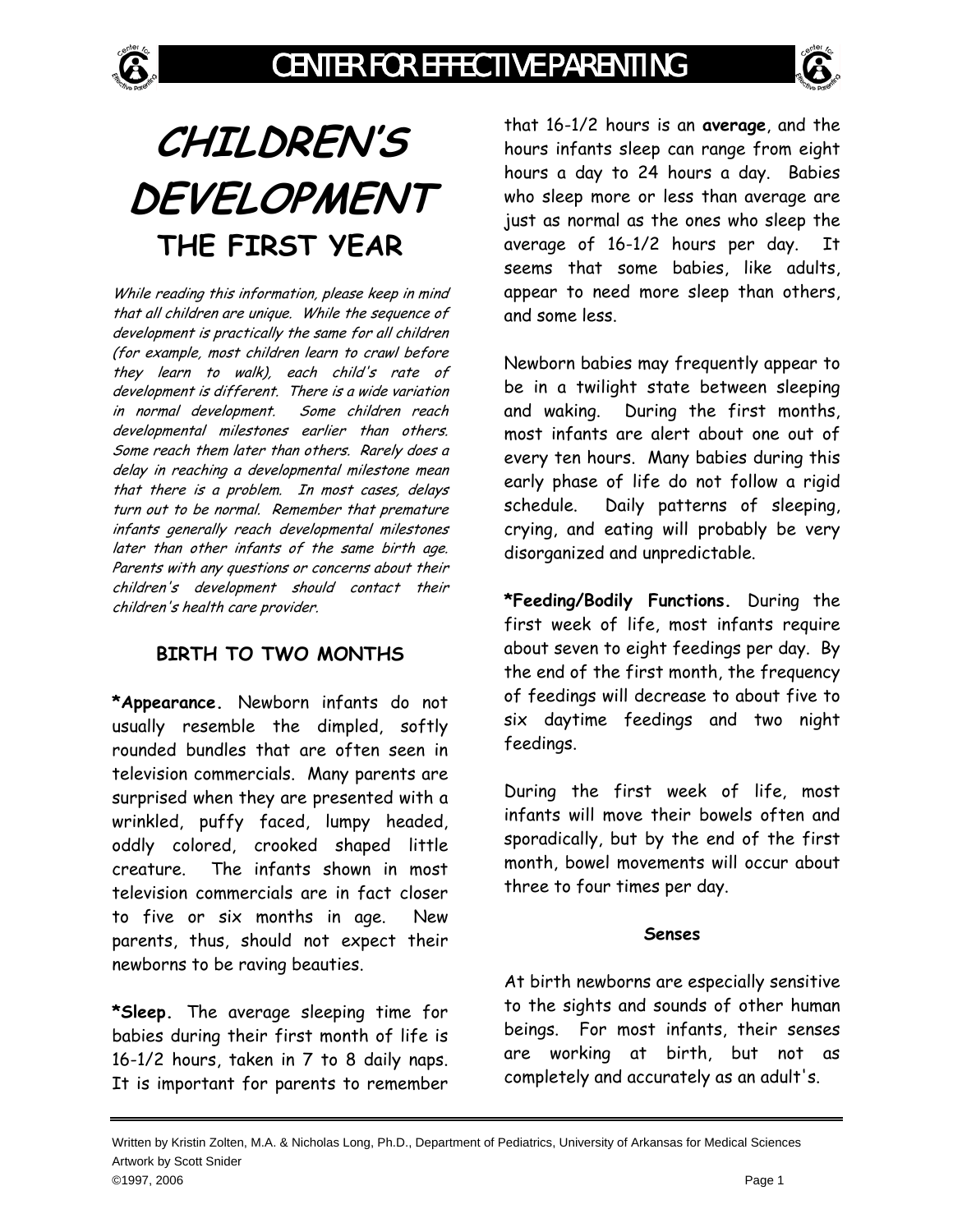**\*Vision.** Vision is a very important sense in the developing infant. Intellectual development and learning begin with eye contact and visual tracking. At birth, infants have blurred vision, but by the end of the first month, they can see their parents' faces and distinct patterns. During the first month of life, infants learn to focus at a distance of 8-10 inches. At one month of age, infants are able to follow objects with their eyes, and by two months they will prefer to look at people rather than objects. At this time infants are able to watch a person alertly and directly, and they will be able to follow a moving person with their eyes.

**\*Hearing.** The sense of hearing is fairly well developed in infants at birth. In fact, it is thought that infants are able to hear sounds in the womb up to four months before birth. Studies have shown that infants seem to prefer the sound of the human voice over any other sound, and that they prefer higher toned (usually female) voices. It is important, therefore, for parents to talk to their newborns, even though they cannot understand, to stimulate hearing development. By the end of the first month, most infants will be able to respond physically to sounds in some way, such as by startling, crying, or quieting.

**\*Taste/Smell.** Newborns are probably as sensitive to taste stimulation as they will ever be at any time in their lives. Sense of smell is present at birth, too.

#### **Highlights in Physical Development**

**\*Reflexes.** During the first week of life infants' whole bodies respond to sudden changes in the environment. At this time infants' arm, leg, and hand movements will be primarily controlled by reflexes. As children grow older, these reflexes will begin to disappear. By two months of age most actions will be voluntary, not reflexive.

One such reflex that infants have at birth is the grasp reflex. During the first month of life, infants will grasp objects put into their hands when their fingers are pried open, but this reflex will begin to disappear after the first month, and grasp will later become voluntary.

**\*Head/Neck.** The development of head and neck strength is a continuous process. At birth, most infants are able to turn their heads from side to side while lying on their backs. When on their stomachs, they can usually lift their heads a few centimeters into the air. When placed in a sitting position, infants' heads will wobble uncontrollably if not supported. As infants grow and develop, they will be able to control their head and neck movements more and more. At about one month of age, infants' heads will still be unsteady when they are held or pulled into a sitting position. By two months of age, most infants are able to lift their heads for a few seconds to about a 45 degree angle.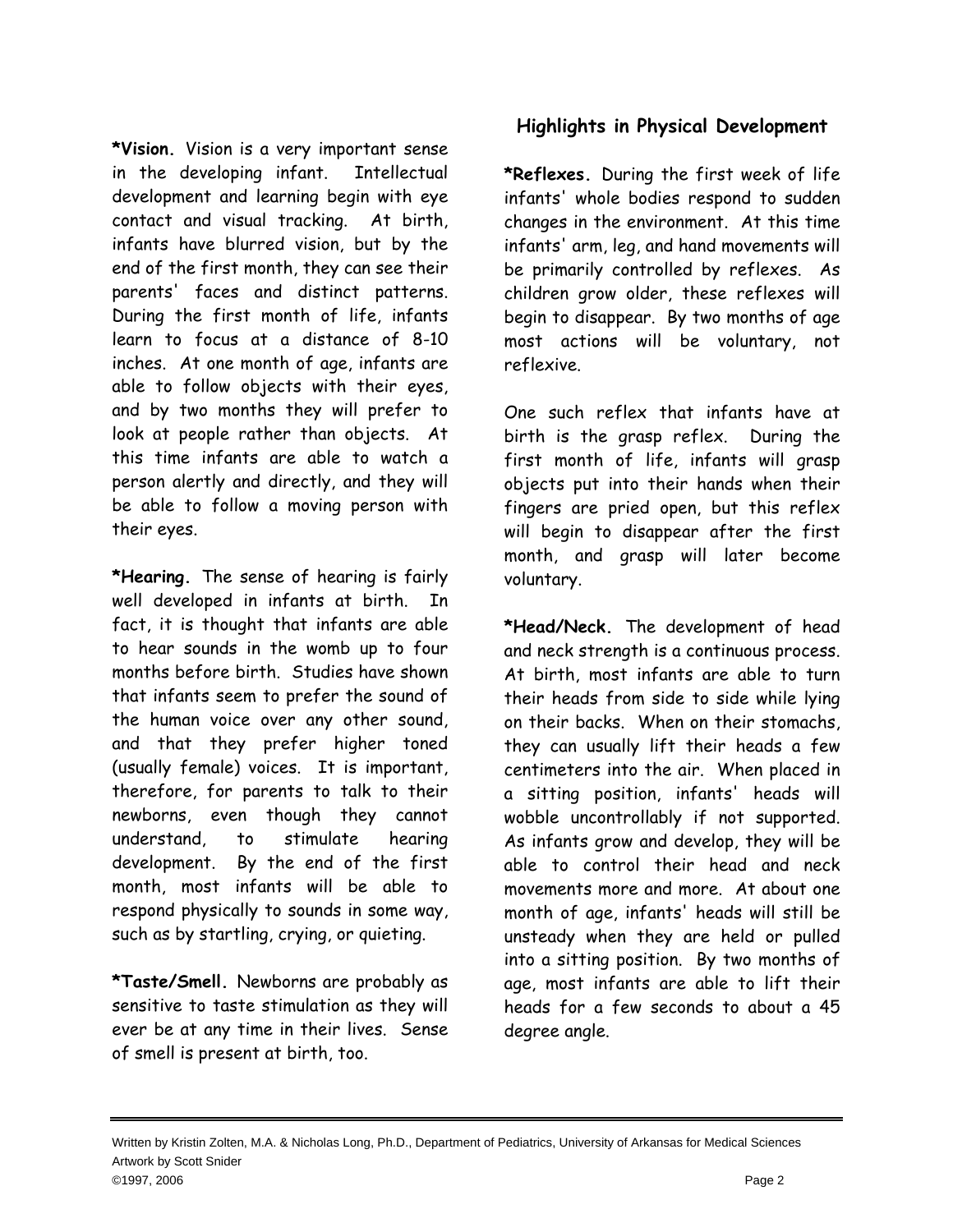**\*General Physical Development.** One of the first developmental milestones reached by infants is the ability to roll over. At about one month of age, many infants are able to roll part way to the side when lying on their backs. During the first month, infants begin to move their arms and legs in an energetic manner.

#### **Highlights in Cognitive/Language Development**

**\*Language.** At birth, the only way infants can communicate is through crying. At birth, crying is a reflexive behavior, but the crying reflex begins to disappear during the first month of life, and infants then begin to cry deliberately for assistance. Between one and two months of age, infants will start to make gurgling and cooing noises as a mark of pleasure and contentment. At this age, infants may begin to grunt and sigh, too.

**\*What Baby Understands.** Many parents are unaware of how much their newborns are able to do and to understand. For example, newborn infants can tell their mother's voice from all others, and when they hear their mother's voice, their eyes will move in its direction. Newborn infants will also try to follow their mother's face with their eyes (track) if it's less than twelve inches away. By one month of age infants will watch their mothers while they are talking, and if their faces are close enough, infants will mimic speaking by opening and closing their mouths. By one month of age, infants will also imitate movements of

their mother's face. Infants this age will probably stop crying when they are picked up by their mother, because they know that their mother is a source of comfort.

#### **TWO TO FOUR MONTHS**

#### **Senses**

**\*Vision.** By two months of age, infants are much more attentive to visual stimuli and may be able to track briefly (follow moving objects with their eyes). By two and a half months, the focusing distance of most infants is about twelve inches. If something brightly colored is placed within twelve inches of them, they will focus on it, and then follow it as it's moved from side to side.

**\*Hearing.** The sense of hearing in infants is fairly well developed at birth. There is evidence that infants respond more positively to the human voice than to any other auditory stimulus. This preference for the human voice increases over the first four months of life.

#### **Highlights in Physical Development**

**\*Head/Neck.** Between two and four months of age, the ability to control head and neck movements continues to improve. By three months of age infants, when placed on their backs, will probably be able to lift their heads to a 45 degree angle. When placed on their stomachs, they will probably be able to lift their heads 90 degrees, with their weight supported by their arms from the elbows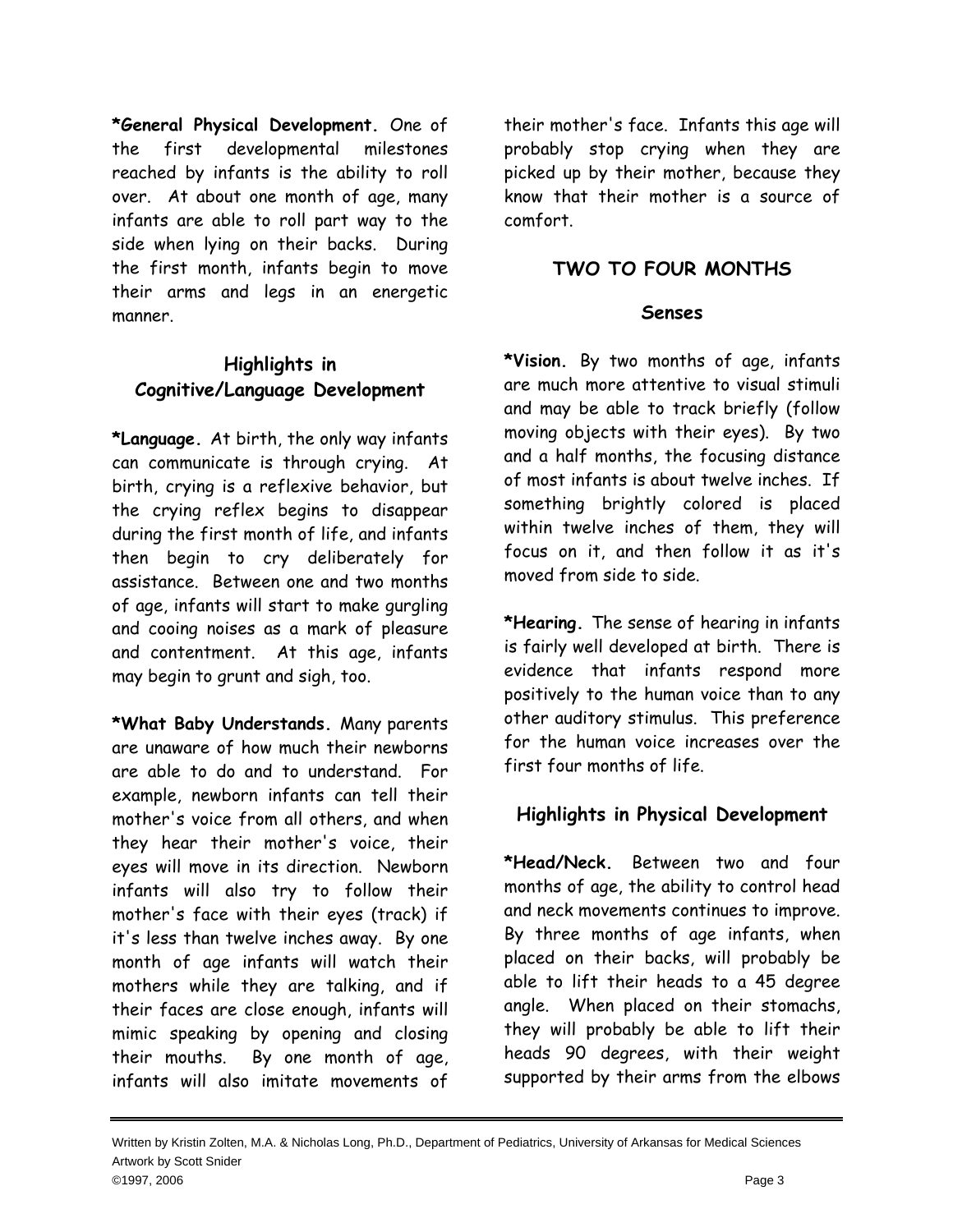to the wrist. When lying on their stomachs, two to four month old infants will be able to raise their heads and hold them in this position for a few minutes at a time, and they may even look around.

**\*Grasp.** At about two months of age, the grasp reflex in most infants begins to disappear. Also, infants don't clench their hands as tightly as they once did. During this period, infants will also begin to hold their hands open more often. By three months of age infants' hands will generally stay open, though they may not be able to grasp anything for long.

Between two and four months of age, many babies begin to play with their own hands, and they may clasp them or stare at them. Grabbing is now a voluntary act, though infants may not be able to grasp anything for very long.

**\*Rolling.** At about three to four months of age infants are getting more and more adept at rolling, and they will probably be able to roll over one way completely.

# **Highlights in Cognitive/Language Development**

During the period from two to four months infants are gradually becoming more and more alert and expressive. During this age range infants are learning how to gurgle, coo, babble, and make other noises in addition to crying. The lip and tongue movements that infants make are their first attempts to reply to verbal stimulation.

Two to four month old infants begin to use their mouths as a means of exploration. It is also at this age that many infants begin to touch everything in sight as a way of learning how to measure distances using the hands and eyes. Infants will first look at an object and then attempt to confirm distances by trying to reach it.

#### **Highlights in Social Development**

By the end of the second month, most infants will begin to smile easily and spontaneously. This is called indiscriminate smiling, and it is one of the first social responses that infants make. Indiscriminate smiling is spontaneous smiling that is not in response to any stimuli. By the end of the third month, the indiscriminate smile gives way to the social smile. Infants will now smile in response to the human voice, to express pleasure, and they will smile when adults smile at them.

During the period from two to four months, most infants will show obvious signs of curiosity and interest in what's going on around them. Infants will begin to express pleasure when others are present by smiling, kicking, and waving their arms. It is at this time that crying usually decreases dramatically.

Between three and four months of age, infants may begin to show fear of strangers by

turning away and possibly crying. It is at this time that many infants begin to react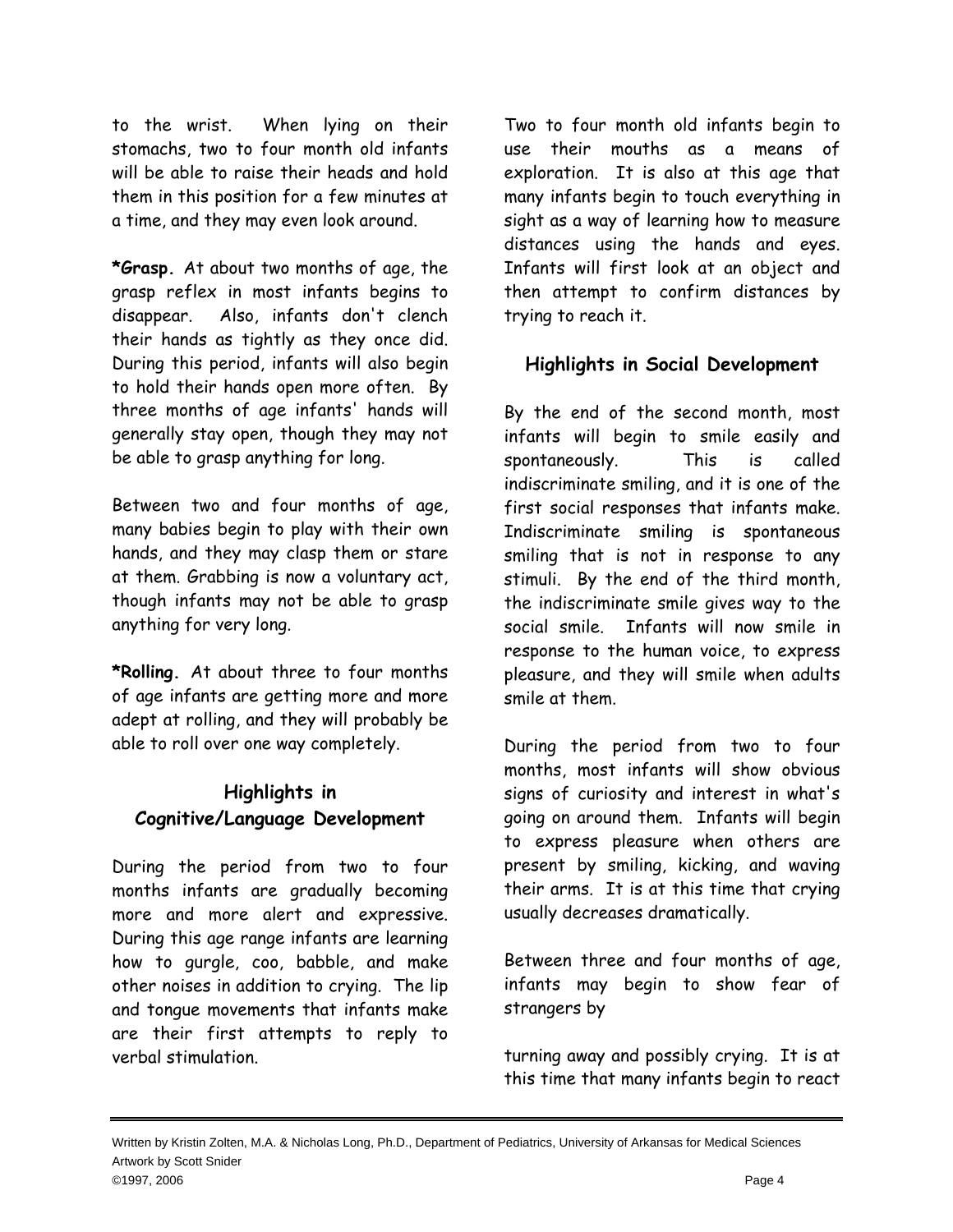differently to their mothers than they do to others. Infants this age may begin to protest when left alone and will cry differently when their mothers leave them than when others do.

# **FOUR TO SIX MONTHS**

# **Highlights in Physical Development**

**\*Rolling.** Due to the increase in head, neck, and back strength, and also in coordination, most infants are able to roll from the stomach to the back by four months of age. By six months of age, most infants will be able to roll over from the back to the side.

**\*Head/Neck.** By four months of age, most infants can turn their heads in all directions when seated or lying down. By this time, most infants can hold their heads steady and erect for short periods of time, and can hold their heads steady, without bobbing, when pulled by the arms up into a sitting position. When lying on the stomach, most infants can lift their heads to a 90 degree angle by four months of age.

Due to the great increase in head and neck strength by four months of age, many infants can now sit propped up for ten to fifteen minutes. Many are also able to sit in a high chair with a fair amount of success.

By six months of age, most infants have full head control and can hold their heads in a steady position, even while sitting up. However, many infants will still need support to stay in the sitting position.

**\*Grasp.** During the period from four to six months, most infants will be learning how to grasp, and they will begin to grasp and hold objects for longer and longer periods of time. As their grasp becomes better, many infants can hold a bottle with one or both hands. Many grasping infants soon discover their legs and feet, and they enjoy sucking on their own feet this way.

Grasp will become more and more steady, and as this happens, many infants begin picking up objects using the index and second fingers. By six months of age, many infants are able to hold an object between the index finger and the thumb and can reach with one hand to grasp objects. As infants approach six months of age, they will finally begin to transfer objects from hand to hand.

**\*Sitting/Standing/Crawling.** At about four months of age, many infants will be able to raise both their chests and legs off the floor while making swimming movements with their arms. This is the beginning of crawling behavior. Many infants at this age will be able to move themselves by rolling and twisting while lying on their backs and by kicking against flat surfaces.

During the fifth month, many infants are easily pulled into a standing position, and many are able to stand firmly when held.

**\*Vision.** During the period from four to six months, most infants gradually become able to focus on objects at any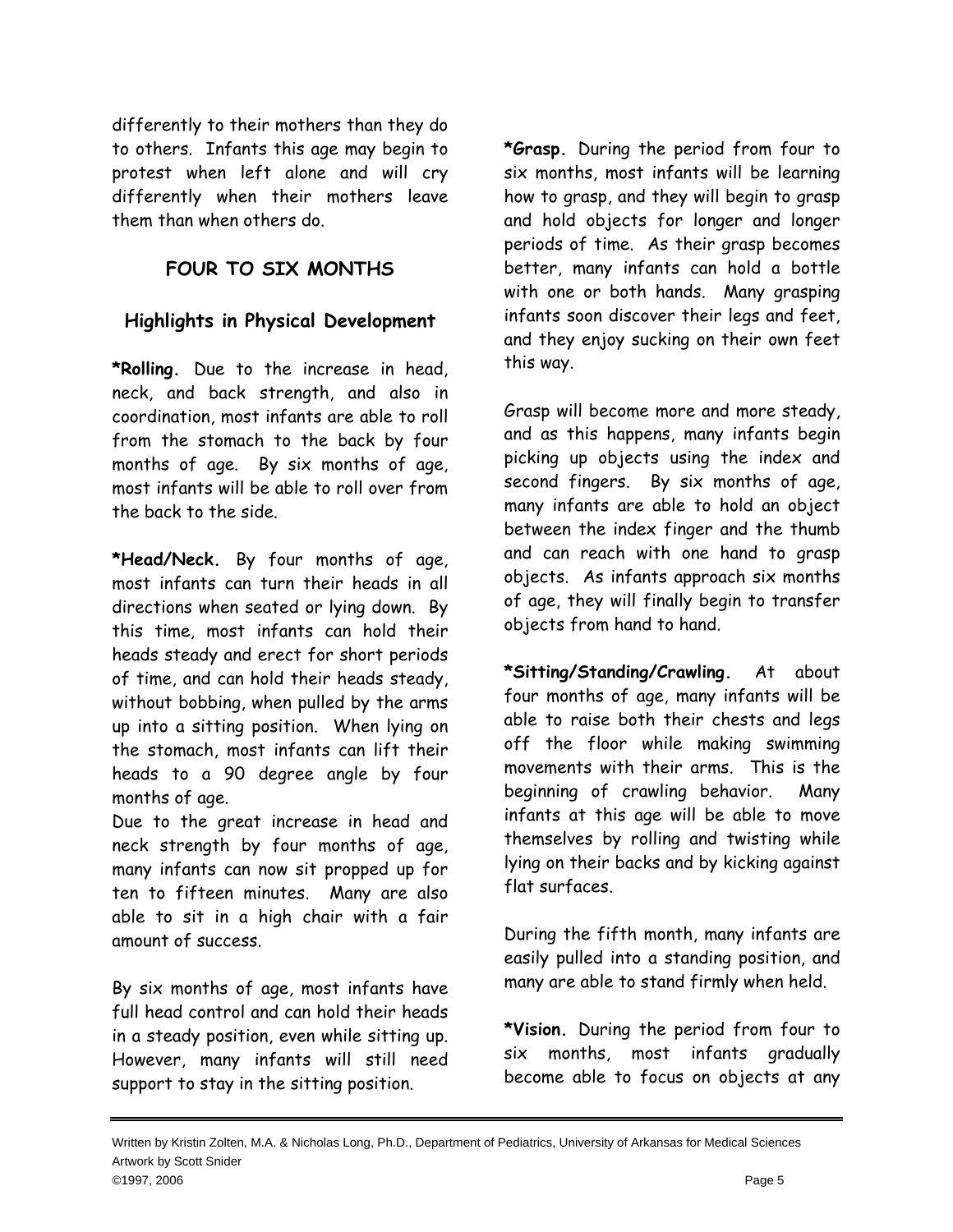distance, and they will follow any moving object that catches their attention.

**\*Bodily Functions.** By four months of age, most infants establish a predictable amount of time between feeding and bowel movements. At this age most infants sleep about ten to eleven hours per night. During the fourth month of life, eating and sleeping patterns become more regular in most infants.

# **Highlights in Cognitive/Language Development**

At four months of age, most infants are gradually becoming more and more vocal. Many begin introducing sounds and imitating several tones. It is at this time that many infants begin to laugh. Another great achievement at this stage is the ability to squeal. Some parents may be disturbed by the loud noises their infants make, and they may think it's a form of crying, but actually, it's an important new vocal ability. As infants approach six months of age, they will probably be able to say "aah goo" or some similar vowel-consonant combination and will begin to make wet, razzing sounds with their mouths.

Most infants at this age are still very interested in exploring objects with their mouths, but they are now beginning to be more and more interested in looking at objects. In fact, by five months of age, many infants will actually lean over to look for a fallen object. This is an important step in development because it signals that infants are beginning to understand

distance and that objects still exist when they disappear from sight. Memory skills are also improving in infants at this age, and many infants begin to recognize familiar objects.

# **Highlights in Social Development**

Most infants begin to show an interest in toys and playthings at about four months of age, and they may show a preference for one or two toys. It is also at this age that infants begin to tell different faces apart. Most infants at this age know their mothers and other family members, and they will probably begin to resent or object to strangers. As their vocal abilities increase, many infants will begin to vocalize to get the attention of other people, either by making sounds or by coughing or clicking the tongue. Many at this age can vocalize their moods, laughing when they're happy and yelling when they're angry. As infants continue to vocalize in a social manner, they may begin to interrupt the conversations of others by vocalizing.

Infants approaching five and six months of age will become more and more wary of strangers. At this age, many will greet familiar people with a smile and strangers with recognizable expressions of fear.

This period is a very important one for the social development of the child. Infants at this age enjoy being propped up so they can see what's going on around them.

#### **SIX TO NINE MONTHS**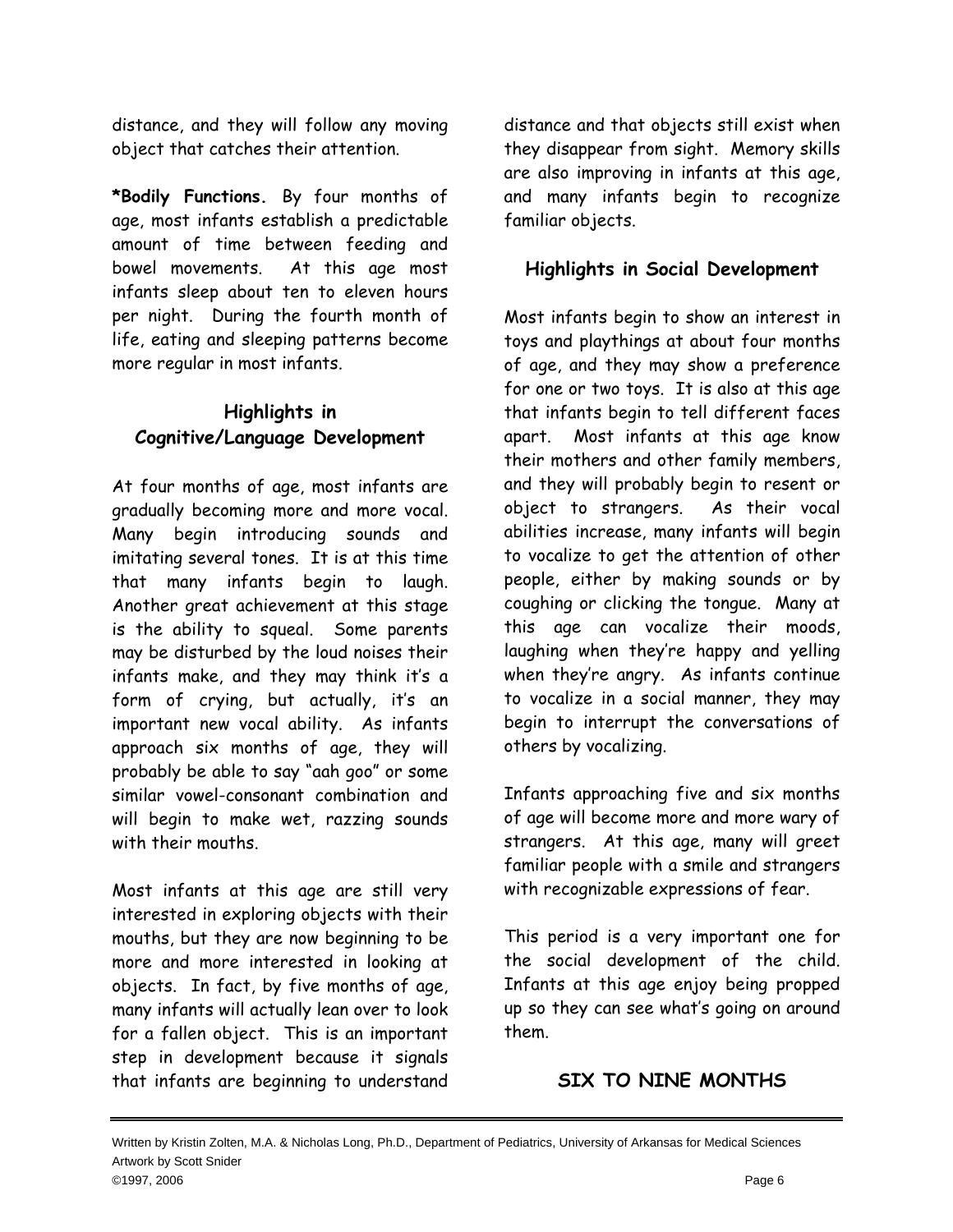#### **Highlights in Physical Development**

**\*Eye/Hand Coordination.** By six months of age many infants will begin reaching for objects quickly without jerkiness and may be able to feed themselves a cracker or similar food. Not only do infants this age try to get objects within their reach but also objects out of their reach. Many infants are also able to look from hand to object, to hold one object while looking for a second object, and to follow the movements of their hands with their eyes. At this age many infants begin to poke at objects with their index fingers. After six months many infants may be able to manipulate a cup and hold it by the handle. Many infants this age begin to reach for objects with one arm instead of both. At about eight months of age, as dexterity improves, many infants will use a pincher movement to grasp small objects, and they will begin to clap and wave their hands. After they begin to clap their hands, they will then begin to transfer objects from hand to hand, and bang objects together.

**\*Feeding/Eating.** During about the sixth month of age, most infants begin to chew. This new ability, combined with increasing eye/hand coordination, allows infants to begin feeding themselves. At about six months of age, many children begin to develop preferences for certain foods, and by eight months, many insist on feeding themselves most of the time.

**\*Rolling.** After six months of age, many infants are able to twist and turn

themselves in all directions, and many can roll over from their backs to their stomachs.

**\*Sitting.** At six months of age, the ability to sit is gradually improving. At this age infants may be able to sit unsupported for a few seconds, and by the seventh month most infants will be able to sit for longer periods of time, though they will still be unsteady and may have to bend forward to balance themselves. By eight months most infants will be able to sit up completely unsupported, and they will be able to turn around while sitting.

**\*Crawling/Walking.** At six months of age, most infants begin to support the top half of their bodies on their outstretched arms. One of the first signs of crawling behavior is the ability to bend the knees below the body. After six months of age, many infants will begin to creep by propelling on the stomach with the legs and steering with the arms. Infants may begin to crawl forward, backward, or both. As infants practice and perfect the art of creeping and crawling, they will begin to push up on their knees and rock back and forth, usually during the seventh month. At this time, most infants are also able to creep with an object in one or both hands. Between seven and eight months, some infants may be able to pull themselves up to a standing position from a sitting position, get into a sitting position from lying on the stomach, and walk holding on to furniture.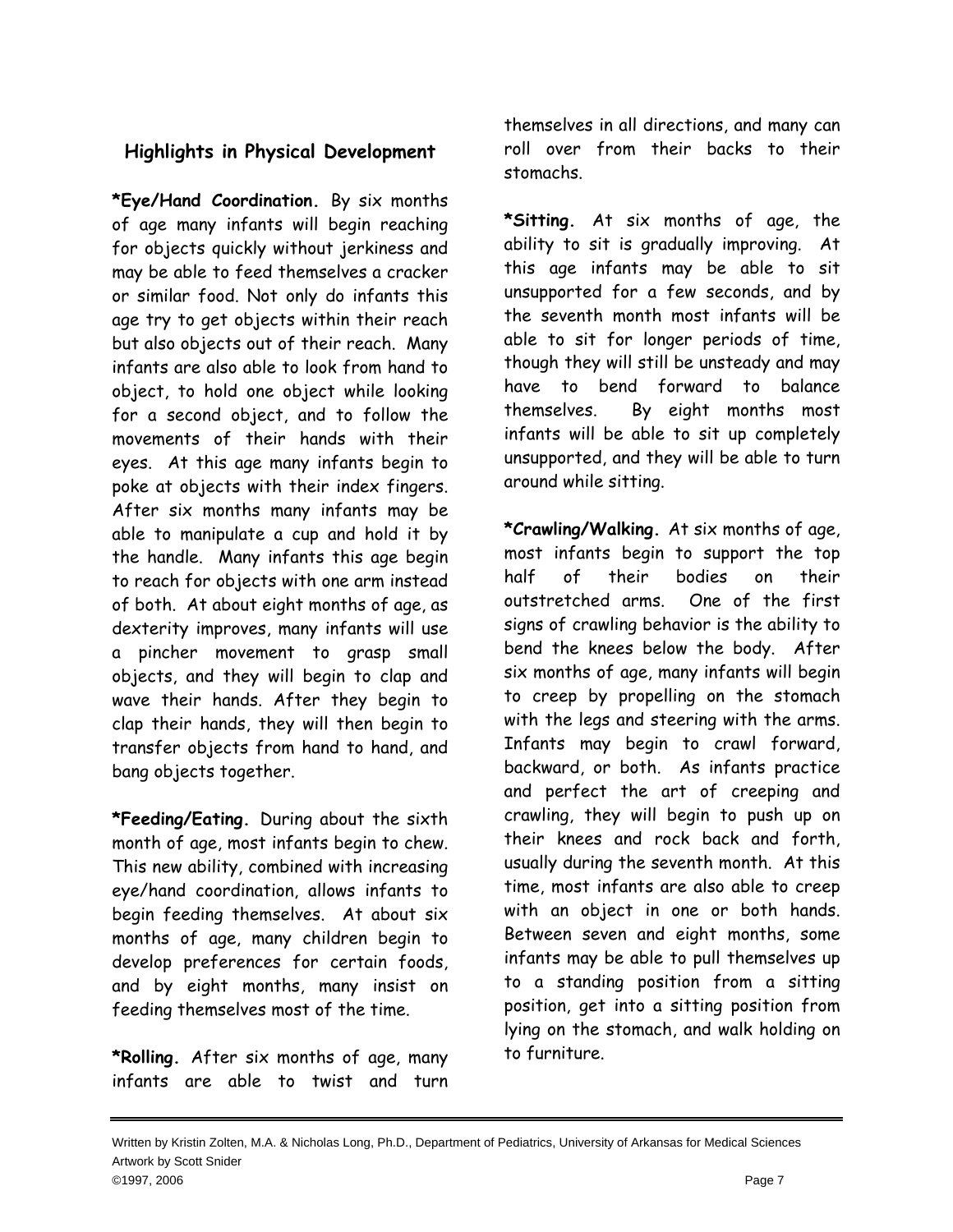# **Highlights in Cognitive/Language Development**

By six months of age most infants begin babbling with active vocalization, and these vocalizations will be in increasingly speech-like syllables. It is during this stage that infants listen to their own vocalizations, and many will amuse themselves by making sounds. As language skills develop, infants will respond to their own names, and they will be able to tell different voices apart. At this age, many infants will appear to recognize words like "Daddy," "Mama," and "bye-bye," and they may be able to say these words during the seventh month, but without meaning. By eight months of age, most infants will continue to babble, but they will also be able to shout to attract attention.

At six months of age, many infants will begin to show preferences for certain foods. Some will be able to sleep through the night by this time.

During the seventh month of age, many children begin to learn the implications of familiar acts. As they approach the eighth month of age many will be able to recall a past event or action of their own.

#### **Highlights in Social Development**

By six months of age, social behavior in infants becomes much more active. Infants begin to pay much more attention to detail, and they are very interested in the people around them. Infants at this age may pull the hair of people who are

holding them, rub their noses or pat their faces.

During the sixth month, many children will smile and laugh spontaneously. As children approach seven months of age, they will begin to smile at familiar people, and will often stop crying when someone speaks to them.

Six months of age is the time when many infants begin to cry when left by their mothers. This is because infants are beginning to recognize that there is a difference between parents and strangers. This is one of the first stages of stranger anxiety. Separation anxiety also begins after six months of age, and children often protest and become upset whenever they are left by their mothers. This is a very important period for the

social development of children. It is at this age that many infants begin playing simple games like pat-a-cake, and waving bye-bye. Many children begin to show a great desire to be included in social interaction, and will probably wiggle and squeal with delight in anticipation of play. Children this age seem to enjoy mirror play, and they may smile at their own images.

# **NINE TO TWELVE MONTHS**

# **Highlights in Physical Development**

**\*Hands/Grasp.** After nine months of age, many children become increasingly better at using the thumb and index finger to grasp objects and transfer them from one hand to another. It is at this time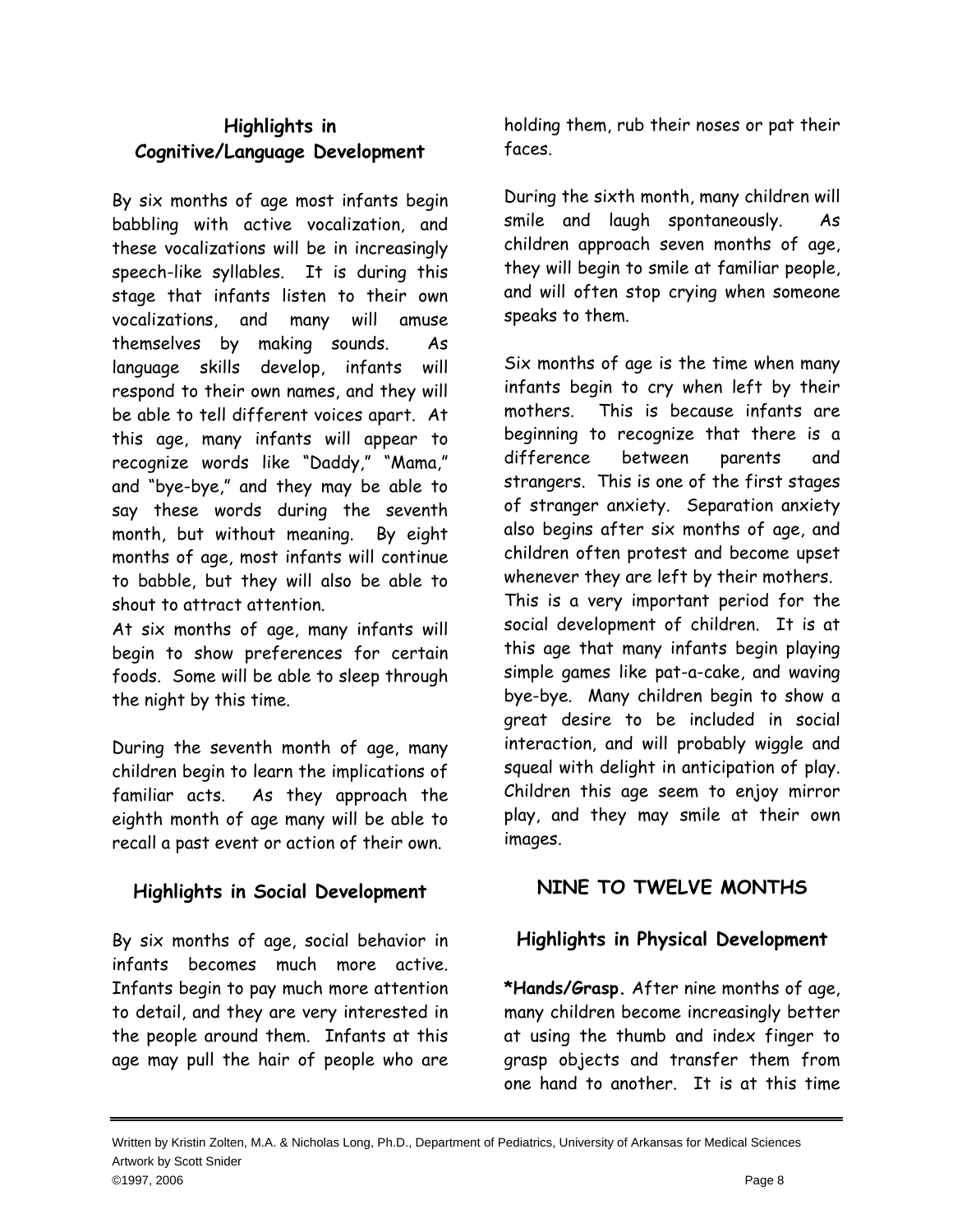that many children begin to use their index fingers to poke into holes. By this time, many children are also able to manipulate two objects, one with each hand, and they may drop one of two objects to get a third. During the tenth month, many children begin to prefer one hand and side of the body to the other. During the eleventh month, as children become better and better at grasping and picking up objects, they can pick up very small objects. Also during the eleventh month, many children start to hold and use crayons, place and remove objects into and from a container, lift lids off of boxes, and turn the pages of a book, though probably not one at a time.

**\*Self-feeding.** After nine months of age, many children are able to feed themselves finger foods and many can hold their own bottles. During the tenth month, many babies can drink from a cup when it's held, and by eleven months, many will probably be able to drink from a cup without help. By eleven months, also, many children can carry a spoon to their mouths.

**\*Sitting.** After nine months of age, most children can sit erect with good control and can sit alone steadily for long periods of time.

**\*Crawling/Walking/Standing.** Babies between nine and twelve months of age are getting increasingly better at moving themselves around, and it is very important for parents to make sure their children are monitored constantly. It is unwise to leave them alone for even a

short period of time. During the ninth month, most infants make a determined effort to crawl, and by ten months, many will be able to crawl with straight arms and legs. It is also during the period from nine to ten months that many babies begin to pull themselves into a standing position, either holding on to furniture or someone's hands or legs. Soon afterwards, between ten and eleven months, many children can get down from a standing to a sitting position. Between eleven and twelve months, many children are able to hold on to a piece of furniture, like a couch, and move along side of it. By the end of the tenth month, many children will probably be able to stand alone momentarily, progressing to standing alone quite well by eleven to twelve months of age.

# **Highlights in Cognitive/Language Development**

Between nine and ten months of age, many infants will uncover a toy they have seen someone else hide. Many infants are also able to remember games played the previous day. During the period from eleven to twelve months, most babies begin to explore space by throwing things down. This game may be annoying to some parents, but it is a game thoroughly enjoyed by many infants this age. Many children are also learning to follow simple instructions, and they may anticipate a reward for the successful completion of an act or a command. As children approach eleven months of age, they begin to associate properties with things (for example, they may be able to